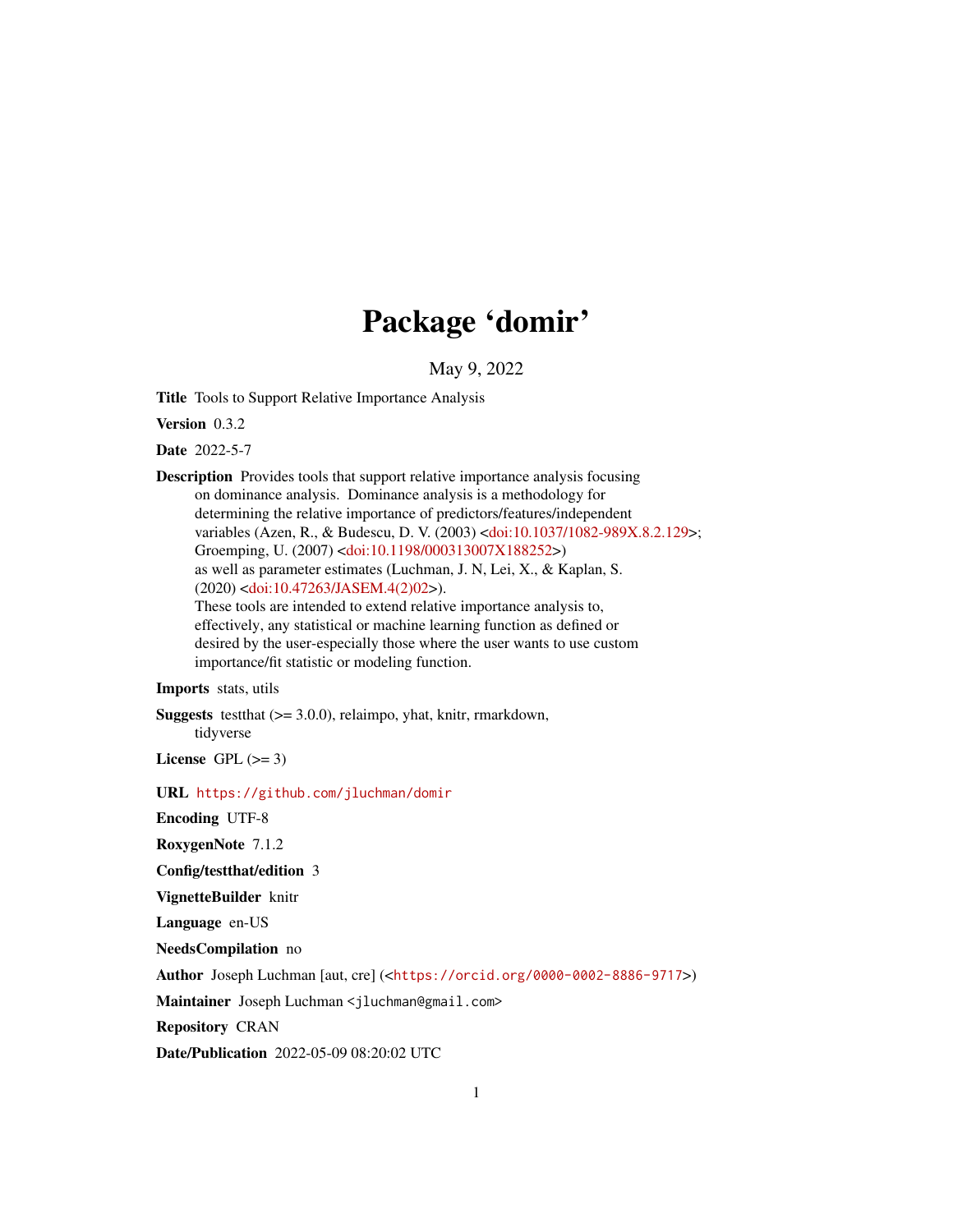### <span id="page-1-0"></span>R topics documented:

| Index |  |  |
|-------|--|--|
|       |  |  |
|       |  |  |
|       |  |  |
|       |  |  |

domir-package *Tools to Support Relative Importance Analysis*

#### Description

The domir package provides flexible wrapper and helper functions for conducting relative importance analysis with a focus on dominance analysis. The intention of this package is to provide tools that allow relative importance analysis across a wide variety of practical data analytic situations.

#### Details

Relative importance analysis is a methodology focused on comparing independent variables (IVs)/features/predictors as well as parameter estimates to one another in terms of how they predict some dependent variable/response/outcome in the context of a predictive model.

The intention of this package is to focus on what I will call "model evaluation" or post hoc examination of IV predictive utility in the context of a vetted, selected predictive model. That is, the methods to apply here will assume that the user has previously applied model selection methods and that the IVs of the predictive model for relative importance analysis have non-trivial effects in improving model fit. The methods in this package are not intended for model selection - though I will acknowledge that many importance methods are (at least implicitly) focused on model selection/identifying which IVs have a trivial effect and removing them.

The only method implemented at current in domir is dominance analysis method domin. domin is a flexible wrapper function that can be used with many modeling functions. domin is an extension of the Stata command by the same name (see Luchman, 2021) to the R environment.

See the *vignettes* for a more extensive discussion of basic concepts for DA and the [README](https://github.com/jluchman/domir#readme) for further examples and a discussion of some of the implementation specifics of domin.

#### Author(s)

Joseph Luchman <jluchman@gmail.com>

#### References

- Azen, R., & Budescu, D. V. (2003). The dominance analysis approach for comparing predictors in multiple regression. Psychological Methods, 8(2), 129-148. doi:10.1037/1082- 989X.8.2.129
- Budescu, D. V. (1993). Dominance analysis: A new approach to the problem of relative importance of predictors in multiple regression. Psychological Bulletin, 114(3), 542-551. doi:10.1037/0033-2909.114.3.542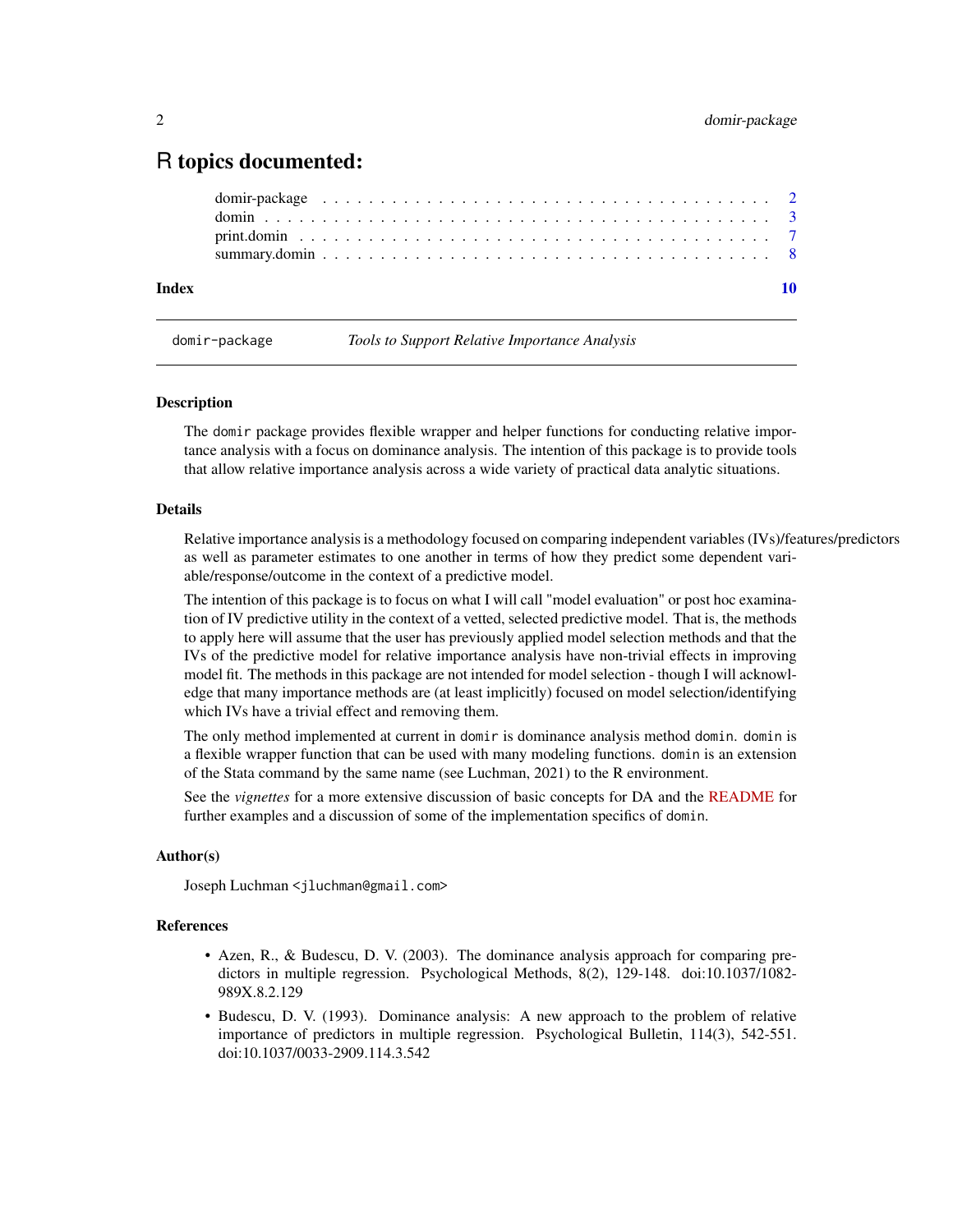#### <span id="page-2-0"></span>domin 3

- Groemping, U. (2007). Estimators of relative importance in linear regression based on variance decomposition. The American Statistician, 61(2), 139-147. doi:10.1198/000313007X188252
- Luchman, J. N., Lei, X., & Kaplan, S. A. (2020). Relative Importance Analysis With Multivariate Models: Shifting the Focus from Independent Variables to Parameter Estimates. Journal of Applied Structural Equation Modeling, 4(2), 1-20. doi:10.47263/JASEM.4(2)02
- Luchman, J. N. (2021). Determining relative importance in Stata using dominance analysis: domin and domme. Stata Journal 21(2), 510-538. doi:10.1177/1536867X211025837

domin *Dominance analysis supporting* formula*-based modeling functions*

#### Description

Computes dominance statistics for predictive modeling functions that accept a [formula](#page-0-0).

#### Usage

```
domin(
  formula_overall,
  reg,
  fitstat,
  sets = NULL,
  all = NULL,conditional = TRUE,
  complete = TRUE,
  consmodel = NULL,
  reverse = FALSE,
  ...
\lambda
```
#### Arguments

```
formula_overall
```
An object of class [formula](#page-0-0) or that can be coerced to class formula for use in the modeling function in reg. The [terms](#page-0-0) on the right hand side of this formula are used as separate entries to the dominance analysis. A valid formula\_overall entry is necessary, even if only submitting entries in sets, to define a valid left hand side of the prediction equation (see examples). The function called in reg must accept one or more responses on the left hand side. reg A function implementing the predictive (or "reg"ression) model called. String function names (e.g., "lm"), function names (e.g., lm), or anonymous functions (e.g., function(x)  $lm(x)$  are acceptable entries. This argument's contents are passed to [do.call](#page-0-0) and thus any function call do.call would accept is valid.

The predictive model in reg must accept a formula object as its first argument or must be adapted to do so with a wrapper function.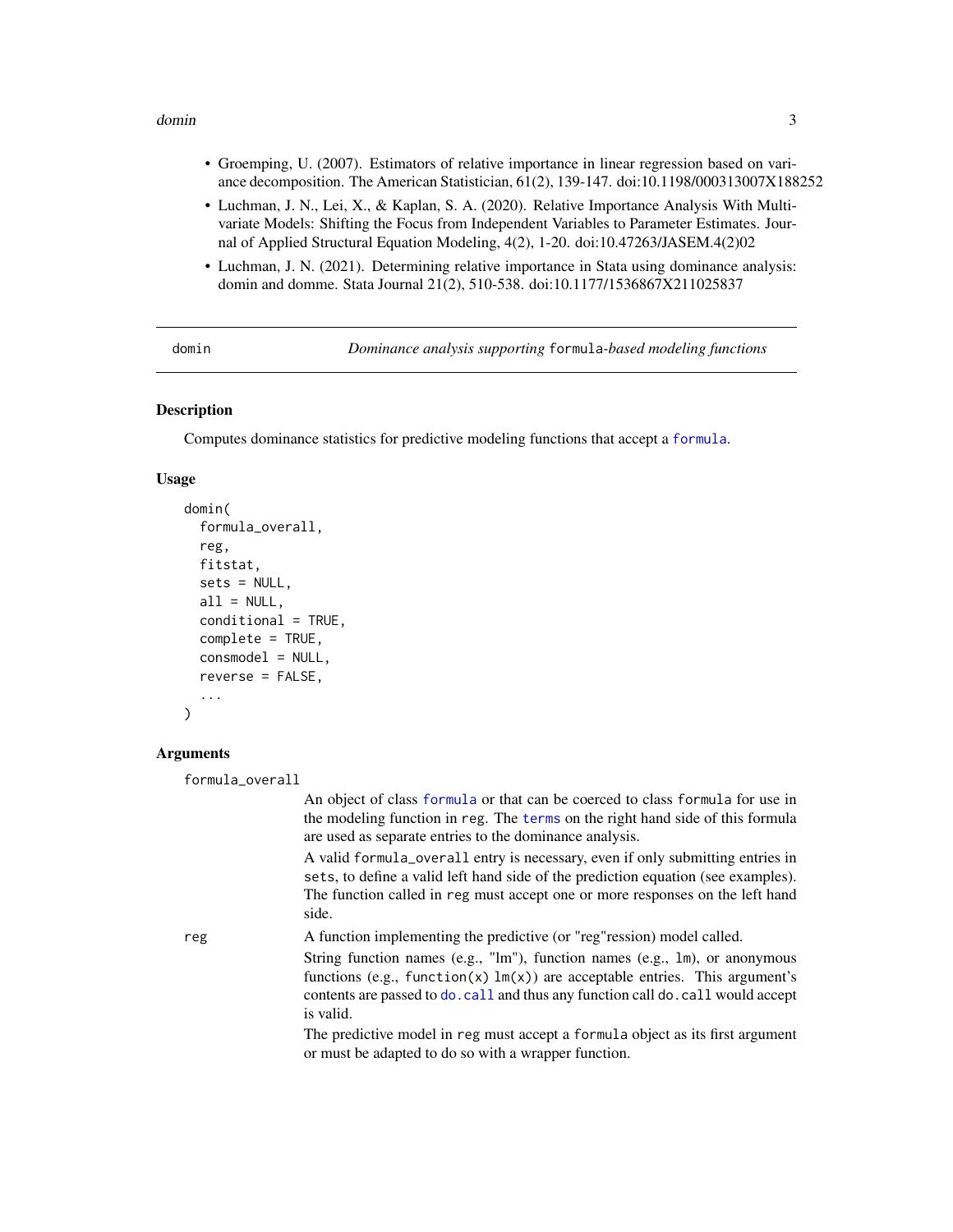<span id="page-3-0"></span>

| fitstat     | List providing arguments to call a fit statistic extracting function (see details).<br>The fitstat list must be of at least length two.                                                                                                                                                                                                                                     |
|-------------|-----------------------------------------------------------------------------------------------------------------------------------------------------------------------------------------------------------------------------------------------------------------------------------------------------------------------------------------------------------------------------|
|             | The first element of fitstat must be a function implementing the fit statis-<br>tic extraction. String function names (e.g., "summary"), function names (e.g.,<br>summary), or anonymous functions (e.g., function(x) summary(x)) are ac-<br>ceptable entries. This element's contents are passed to do. call and thus any<br>function call do. call would accept is valid. |
|             | The second element of fitstat must be the named element of the list or vector<br>produced by the fit extractor function called in the first element of fitstat.<br>This element must be a string (e.g., "r.squared").                                                                                                                                                       |
|             | All list elements beyond the second are submitted as additional arguments to the<br>fit extractor function call.                                                                                                                                                                                                                                                            |
|             | The fit statistic extractor function in the first list element of fitstat must accept<br>the model object produced by the predictive modeling function in reg as its first<br>argument or be adapted to do so with a wrapper function.                                                                                                                                      |
|             | The fit statistic produced must be scalar valued (i.e., vector of length 1).                                                                                                                                                                                                                                                                                                |
| sets        | A list with each element comprised of vectors containing variable/factor names<br>or formula coercible strings.                                                                                                                                                                                                                                                             |
|             | Each separate list element-vector in sets is concatenated (when the list element-<br>vector is of length $> 1$ ) and used as an entry to the dominance analysis along with<br>the terms in formula_overall.                                                                                                                                                                 |
| a11         | A vector of variable/factor names or formula coercible strings. The entries<br>in this vector are concatenated (when of length $> 1$ ) but are not used in the<br>dominance analysis. Rather the value of the fit statistic associated with these<br>terms is removed from the dominance analysis; this vector is used like a set of<br>covariates.                         |
|             | The entries in all are removed from and considered an additional component<br>that explains the fit metric. As a result, the general dominance statistics will no<br>longer sum to the overall fit metric and the standardized vector will no longer<br>sum to $1$ .                                                                                                        |
| conditional | Logical. If FALSE then conditional dominance matrix is not computed.<br>If conditional dominance is not desired as an importance criterion, avoiding<br>computing the conditional dominance matrix can save computation time.                                                                                                                                               |
| complete    | Logical. If FALSE then complete dominance matrix is not computed.                                                                                                                                                                                                                                                                                                           |
|             | If complete dominance is not desired as an importance criterion, avoiding com-<br>puting complete dominance designations can save computation time.                                                                                                                                                                                                                         |
| consmodel   | A vector of variable/factor names, formula coercible strings, or other formula<br>terms (i.e., 1 to indicate an intercept). The entries in this vector are concatenated<br>(when of length $> 1$ ) and, like the entries of all, are not used in the dominance<br>analysis; this vector is used as an adjustment to the baseline value of the overall<br>fit statistic.     |
|             | The use of consmodel changes the interpretation of the the general and condi-<br>tional dominance statistics. When consmodel is used, the general and condi-<br>tional dominance statistics are reflect the difference between the constant model<br>and the overall fit statistic values.                                                                                  |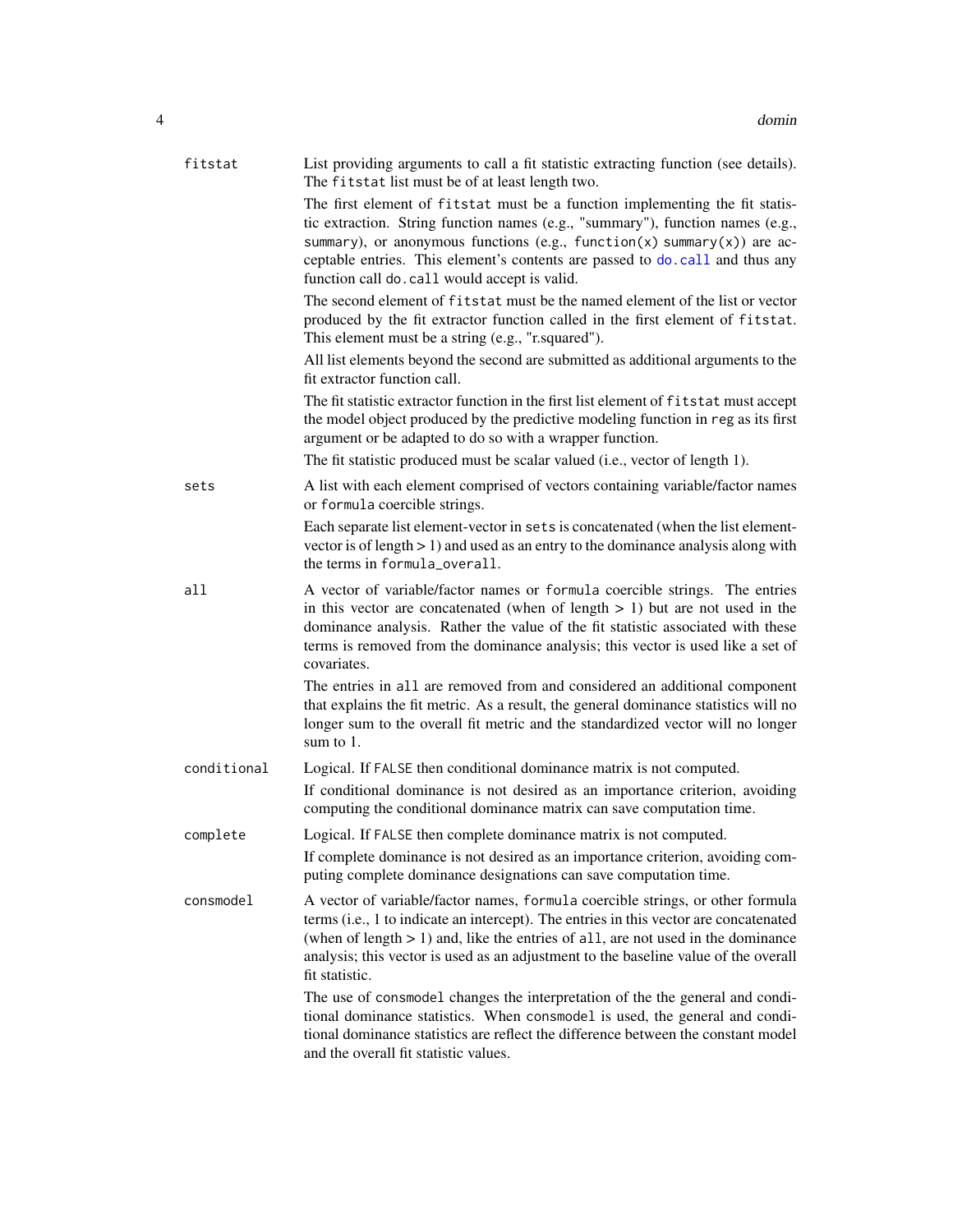#### domin 5 and 5 and 5 and 5 and 5 and 5 and 5 and 5 and 5 and 5 and 5 and 5 and 5 and 5 and 5 and 5 and 5 and 5 and 5 and 5 and 5 and 5 and 5 and 5 and 5 and 5 and 5 and 5 and 5 and 5 and 5 and 5 and 5 and 5 and 5 and 5 and

|          | Typical usage of consmodel is to pass "1" to set the intercept as the baseline and<br>control for its value when the baseline model's fit statistic value is not $0$ (e.g., if<br>using the AIC or BIC as a fit statistic; see examples).<br>As such, this vector is used to set a baseline for the fit statistic when it is non-0. |
|----------|-------------------------------------------------------------------------------------------------------------------------------------------------------------------------------------------------------------------------------------------------------------------------------------------------------------------------------------|
| reverse  | Logical. If TRUE then standardized vector, ranks, and complete dominance Des-<br>ignations are reversed in their interpretation.                                                                                                                                                                                                    |
|          | This argument should be changed to TRUE if the fit statistic used decreases with<br>better fit to the data (e.g., AIC, BIC).                                                                                                                                                                                                        |
| $\cdots$ | Additional arguments passed to the function call in the reg argument.                                                                                                                                                                                                                                                               |

#### Details

domin automates the computation of all possible combination of entries to the dominance analysis (DA), the creation of formula objects based on those entries, the modeling calls/fit statistic capture, and the computation of all the dominance statistics for the user.

domin accepts only a "deconstructed" set of inputs and "reconstructs" them prior to formulating a coherent predictive modeling call.

One specific instance of this deconstruction is in generating the number of entries to the DA. The number of entries is taken as all the terms from formula\_overall and the separate list element vectors from sets. The entries themselves are concatenated into a single formula, combined with the entries in all, and submitted to the predictive modeling function in reg. Each different combination of entries to the DA forms a different formula and thus a different model to estimate.

For example, consider this domin call:

domin(y  $\sim$  x1 + x2, lm, list(summary, "r.squared"), sets = list(c("x3", "x4")), all = c("c1",  $"c2"$ ), data = mydata))

This call records three entries and results in seven (i.e.,  $2^3 - 1$ ) different combinations:

1. x1 2. x2 3. x3, x4 4. x1, x2 5. x1, x3, x4 6. x2, x3, x4 7. x1, x2, x3, x4

domin parses formula\_overall to obtain all the terms in it and combines them with sets. When parsing formula\_overall, only the processing that is available in the stats package is applied. Note that domin is not programmed to process terms of order > 1 (i.e., interactions/products) appropriately (i.e., only include in the presence of lower order component terms).

From these combinations, the predictive models are constructed and called. The predictive model call includes the entries in all, applies the appropriate formula, and reconstructs the function itself. The seven combinations above imply the following series of predictive model calls:

1.  $lm(y \sim x1 + c1 + c2, data = mydata)$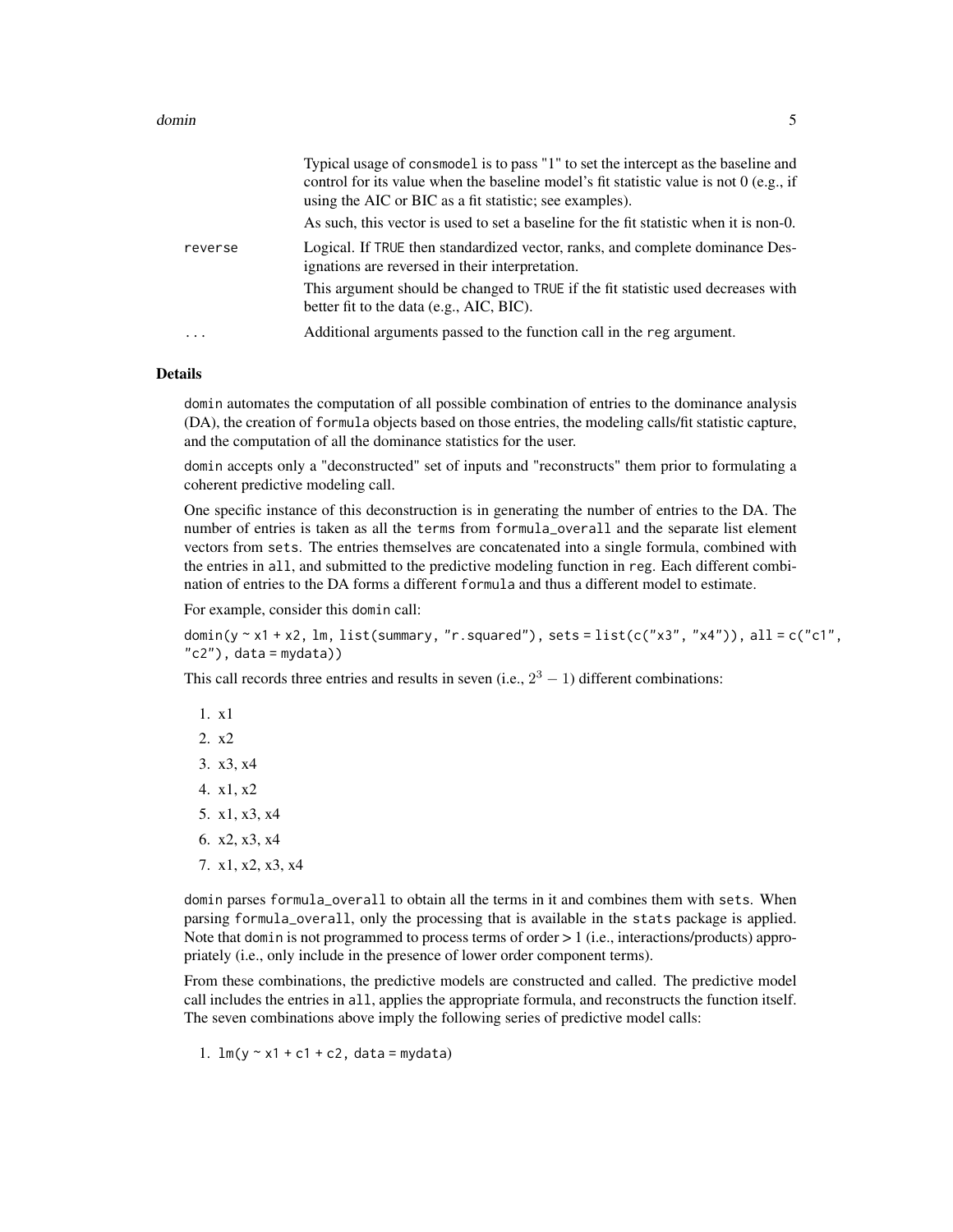- <span id="page-5-0"></span>2.  $lm(y \sim x^2 + c^1 + c^2, data = mydata)$
- 3.  $lm(y \sim x3 + x4 + c1 + c2, data = mydata)$
- 4.  $lm(y \sim x1 + x2 + c1 + c2$ , data = mydata)
- 5.  $\text{Im}(y \sim x1 + x3 + x4 + c1 + c2$ , data = mydata)
- 6.  $\text{Im}(y \sim x^2 + x^3 + x^4 + c^1 + c^2)$ , data = mydata)
- 7.  $lm(y \sim x1 + x2 + x3 + x4 + c1 + c2$ , data = mydata)

It is possible to use a domin with only sets (i.e., no IVs in formula\_overall; see examples below). There must be at least two entries to the DA for domin to run.

All the called predictive models are submitted to the fit extractor function implied by the entries in fitstat. Again applying the example above, all seven predictive models' objects would be individually passed as follows:

summary(lm\_obj)["r.squared"]

where lm\_obj is the model object returned by lm.

The entries to fitstat must be as a list and follow a specific structure: list(fit\_function, element\_name, ...)

fit\_function First element and function to be applied to the object produced by the reg function

element\_name Second element and name of the element from the object returned by fit\_function to be used as a fit statistic. The fit statistic must be scalar-valued/length 1

... Subsequent elements and are additional arguments passed to fit\_function

In the case that the model object returned by reg includes its own fit statistic without the need for an extractor function, the user can apply an anonymous function following the required format to extract it.

#### Value

Returns an object of [class](#page-0-0) "domin". An object of class "domin" is a list composed of the following elements:

General\_Dominance Vector of general dominance statistics.

Standardized Vector of general dominance statistics normalized to sum to 1.

Ranks Vector of ranks applied to the general dominance statistics.

- Conditional\_Dominance Matrix of conditional dominance statistics. Each row represents a term; each column represents an order of terms.
- Complete\_Dominance Logical matrix of complete dominance designations. The term represented in each row indicates dominance status; the terms represented in each columns indicates dominated-by status.
- Fit\_Statistic\_Overall Value of fit statistic for the full model.
- Fit\_Statistic\_All\_Subsets Value of fit statistic associated with terms in all.

Fit\_Statistic\_Constant\_Model Value of fit statistic associated with terms in consmodel.

- Call The matched call.
- Subset\_Details List containing the full model and descriptions of terms in the full model by source.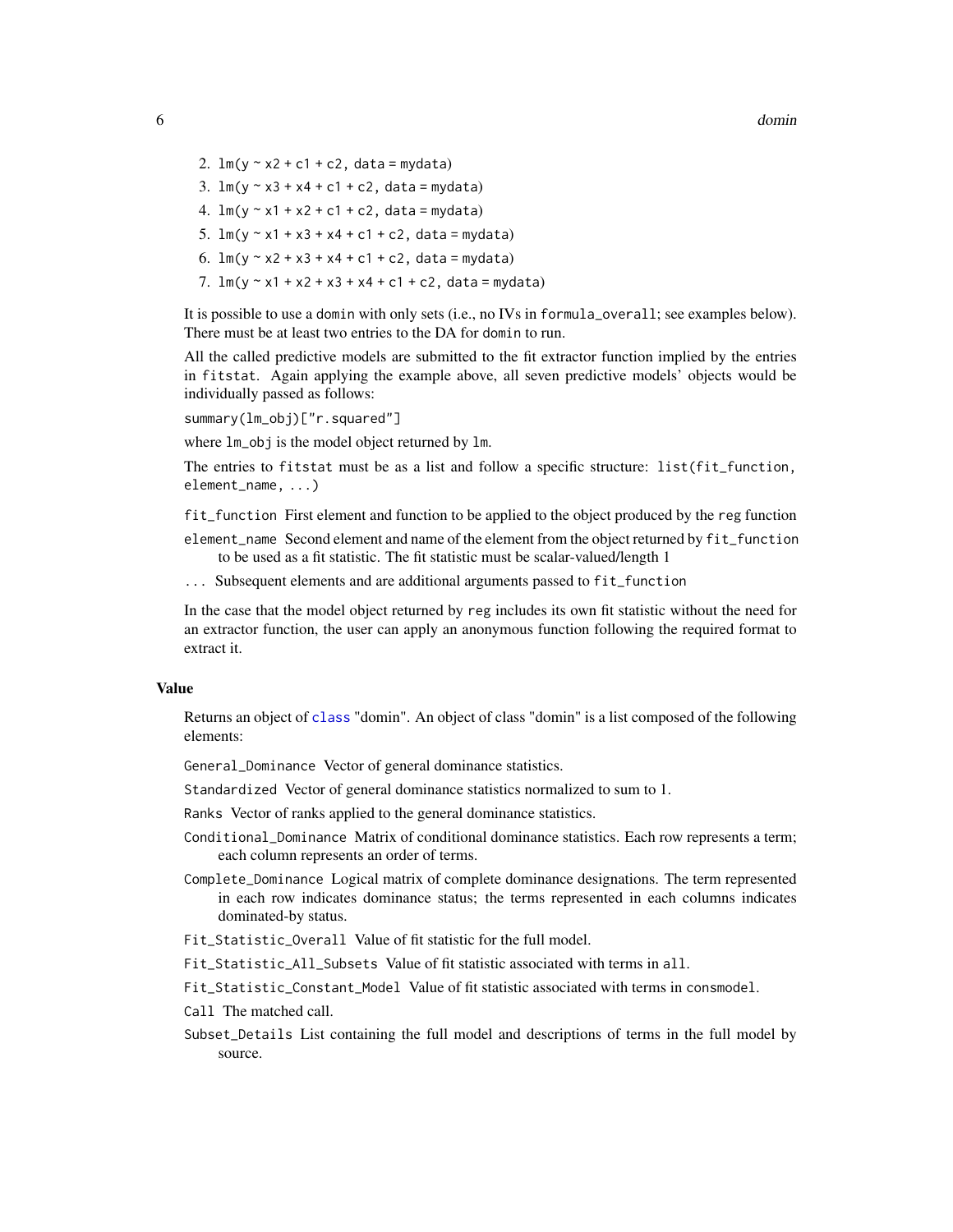#### <span id="page-6-0"></span>print.domin 7

#### Examples

```
## Basic linear model with r-square
```

```
domin(mpg \sim am + vs + cyl,lm,
  list("summary", "r.squared"),
  data = mtcars)
## Linear model including sets
domin(mpg \sim am + vs + cyl,lm,
  list("summary", "r.squared"),
 data = mtcars,
  sets = list(c("carb", "gear"), c("disp", "wt")))
## Multivariate linear model with custom multivariate r-square function
## and all subsets variable
Rxy <- function(obj, names, data) {
   return(list("r2" = cancer(predict(obj),as.data.frame(mget(names, as.environment(data))))[["cor"]][1]^2))
       }
domin(cbind(wt, mpg) \sim vs + cyl + am,lm,
  list("Rxy", "r2", c("mpg", "wt"), mtcars),
  data = mtcars,
  all = c("carb"))## Sets only
domin(mpg ~ 1,
  lm,
  list("summary", "r.squared"),
  data = mtcars,
  sets = list(c("am", "vs"), c("cyl", "disp"), c("qsec", "carb"))## Constant model using AIC
domin(mpg \sim am + carb + cyl,lm,
  list(function(x) list(aic = extractAIC(x)[[2]]), "aic"),
  data = mtcars,
  reverse = TRUE, consmodel = "1")
```
print.domin *Print method for* domin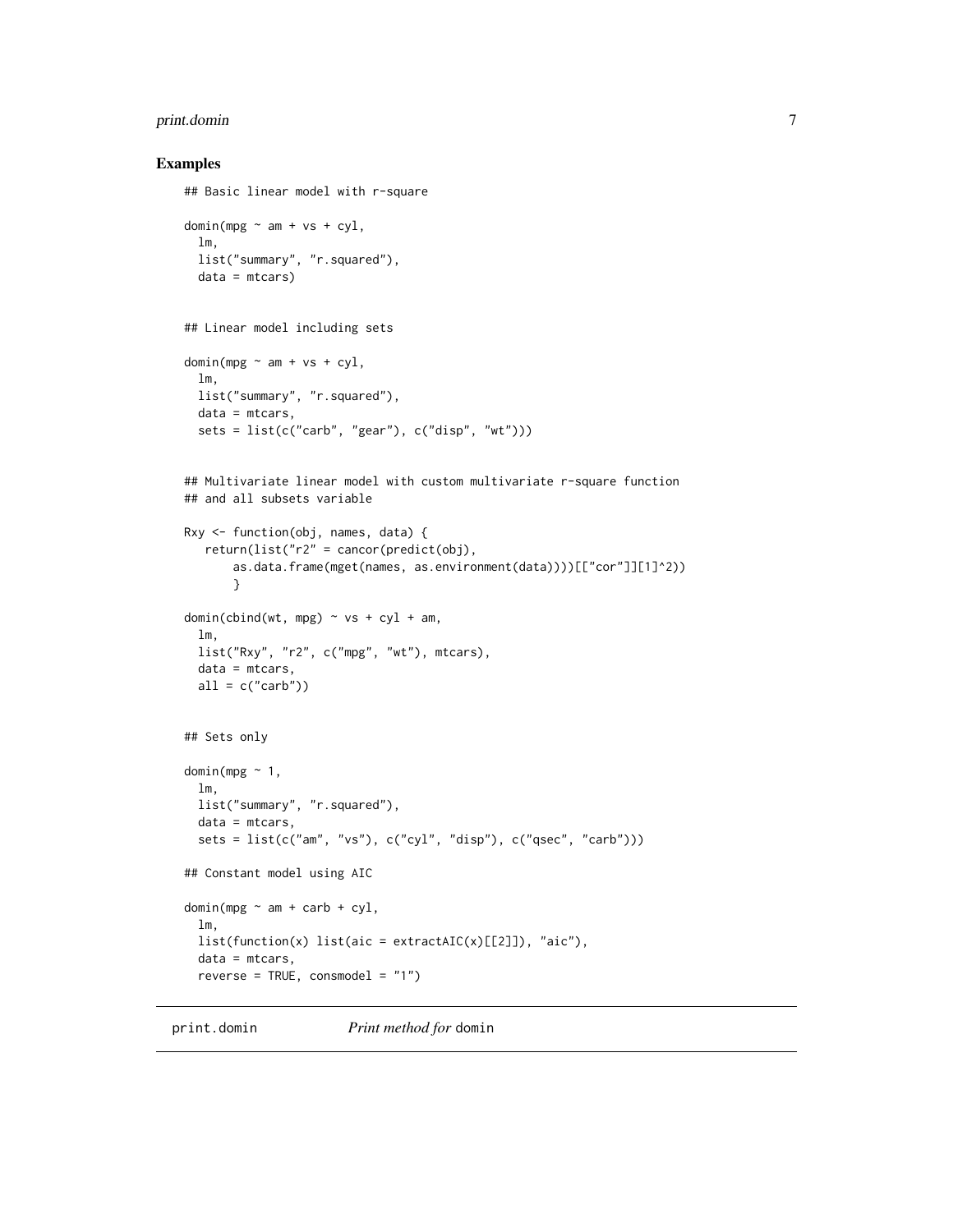#### <span id="page-7-0"></span>**Description**

Reports formatted results from domin class object.

#### Usage

```
## S3 method for class 'domin'
print(x, \ldots)
```
#### Arguments

|                      | an object of class "domin".                                            |
|----------------------|------------------------------------------------------------------------|
| $\ddot{\phantom{0}}$ | further arguments passed to or from other methods. Not used currently. |

#### Details

The print method for class domin objects reports out the following results:

- Fit statistic for the full model. The fit statistic for the all subsets model is reported here if there are any entries in all. The fit statistic for the constant model is reported here if there are any entries in consmodel.
- Matrix describing general dominance statistics, standardized general dominance statistics, and the ranking of the general dominance statistics
- If conditional is TRUE, matrix describing the conditional dominance designations
- If complete is TRUE, matrix describing the complete dominance designations
- If following summary.domin, matrix describing the strongest dominance designations between all independent variables
- If there are entries in sets and/or all the terms included in each set as well as the terms in all subsets are reported

The domin print method alters dimension names for readability and they do not display as stored in the original domin object.

#### Value

The "domin" object with altered column and row names for conditional and complete dominance results as displayed in the console.

summary.domin *Summary method for* domin

#### **Description**

Reports dominance designation results from the domin class object.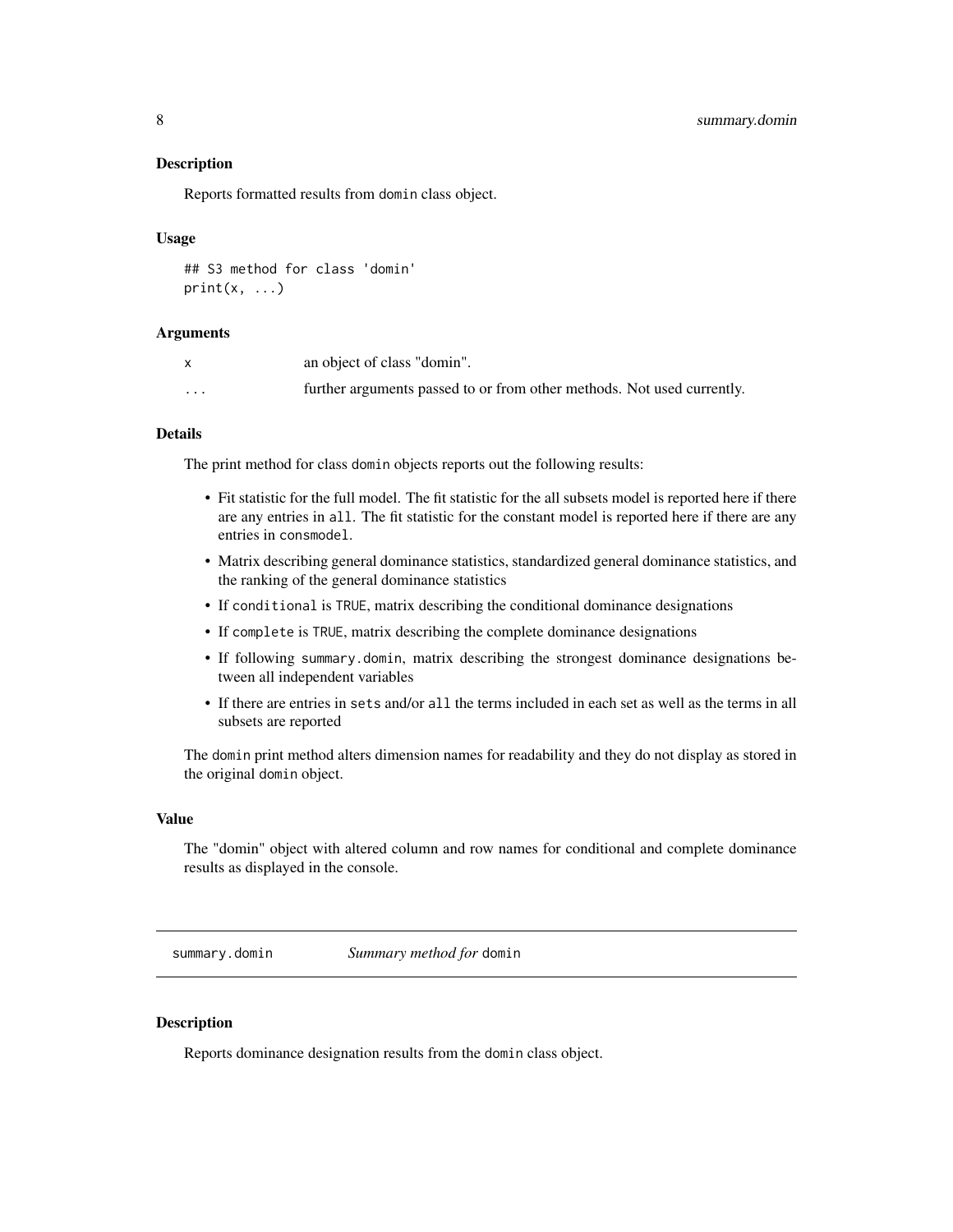#### summary.domin 9

#### Usage

```
## S3 method for class 'domin'
summary(object, ...)
```
#### Arguments

| object               | an object of class "domin".                                            |
|----------------------|------------------------------------------------------------------------|
| $\ddot{\phantom{0}}$ | further arguments passed to or from other methods. Not used currently. |

#### Details

The summary method for class domin is used for obtaining the strongest dominance designations (i.e., general, conditional, or complete) among the independent variables.

#### Value

The originally submitted "domin" object with an additional Strongest\_Dominance element added.

Strongest\_Dominance Matrix comparing the independent variable in the first row to the independent variable in the third row. The second row denotes the strongest designation between the two independent variables.